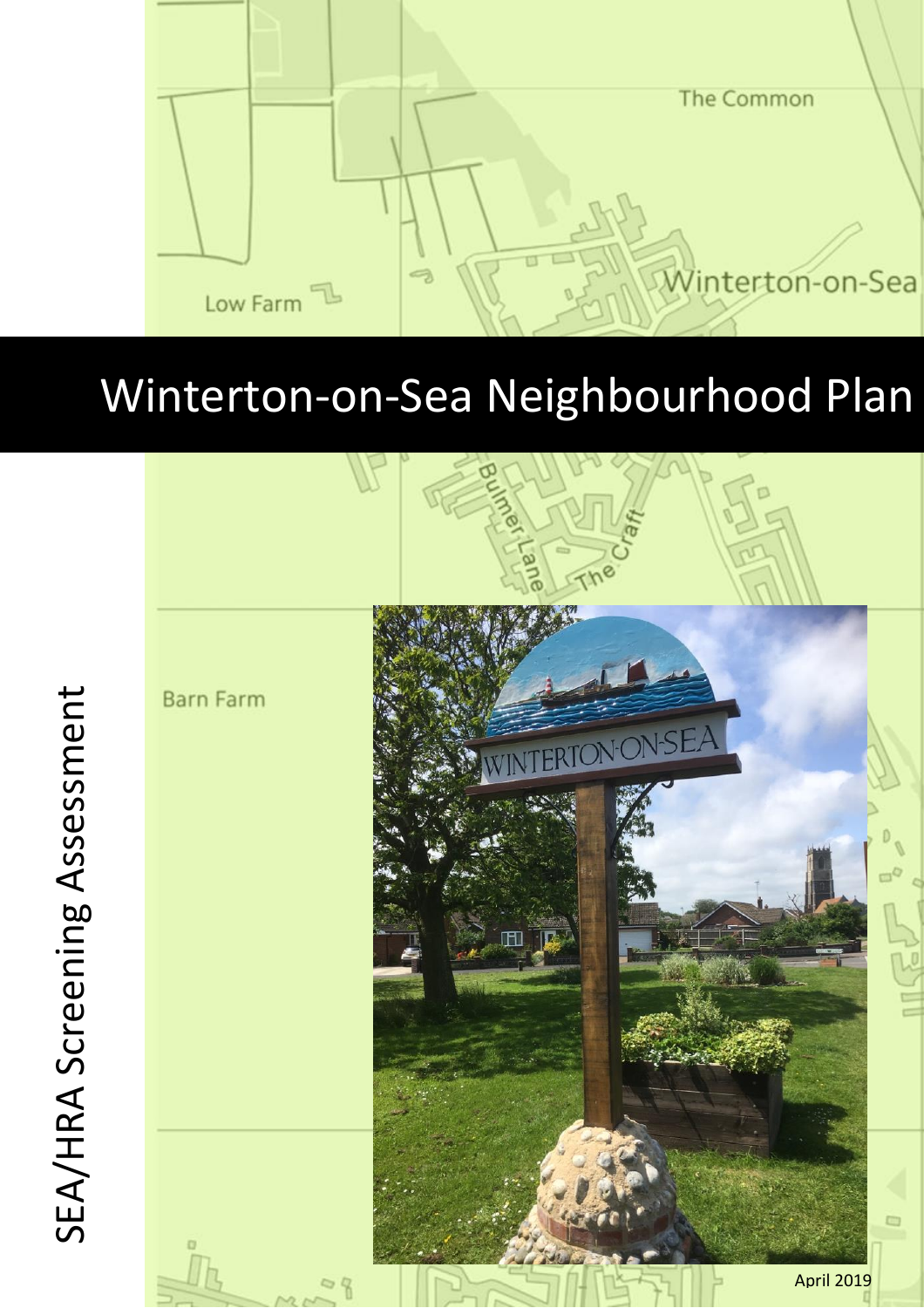## Contents Page

|                          | Page |
|--------------------------|------|
| Introduction             | 2    |
| Legislative Background   | 4    |
| <b>Screening Process</b> | 5    |
| Assessment               | 5    |
| Conclusions              | 13   |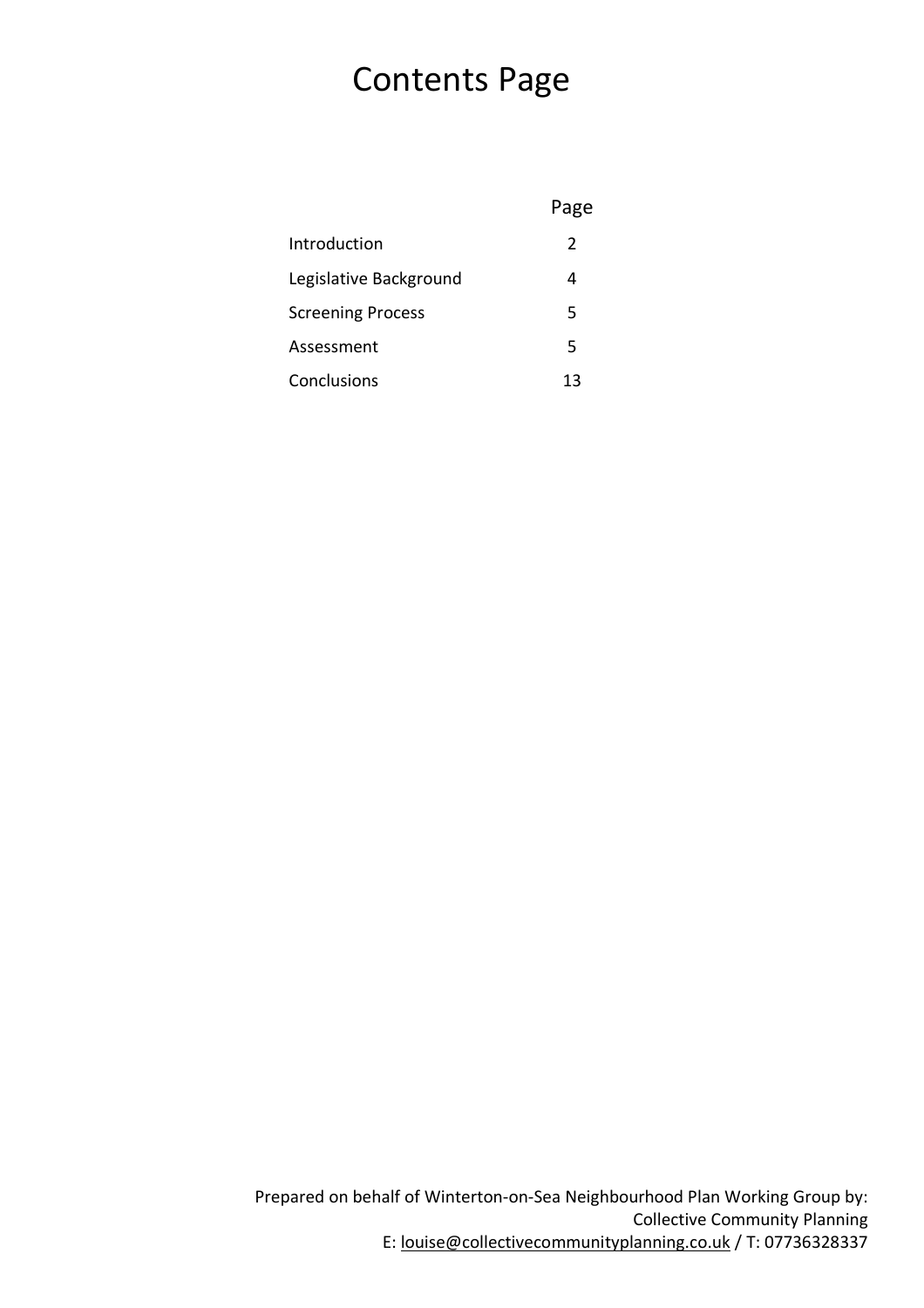# 1.Introduction

### **Neighbourhood Plan Area**

The Winterton-on-Sea Neighbourhood Plan Area has been designated to cover the entire parish.

#### **Figure 1: Designated Area**



Prepared on behalf of Winterton-on-Sea Neighbourhood Plan Working Group by: Collective Community Planning E: [louise@collectivecommunityplanning.co.uk](mailto:louise@collectivecommunityplanning.co.uk) / T: 07736328337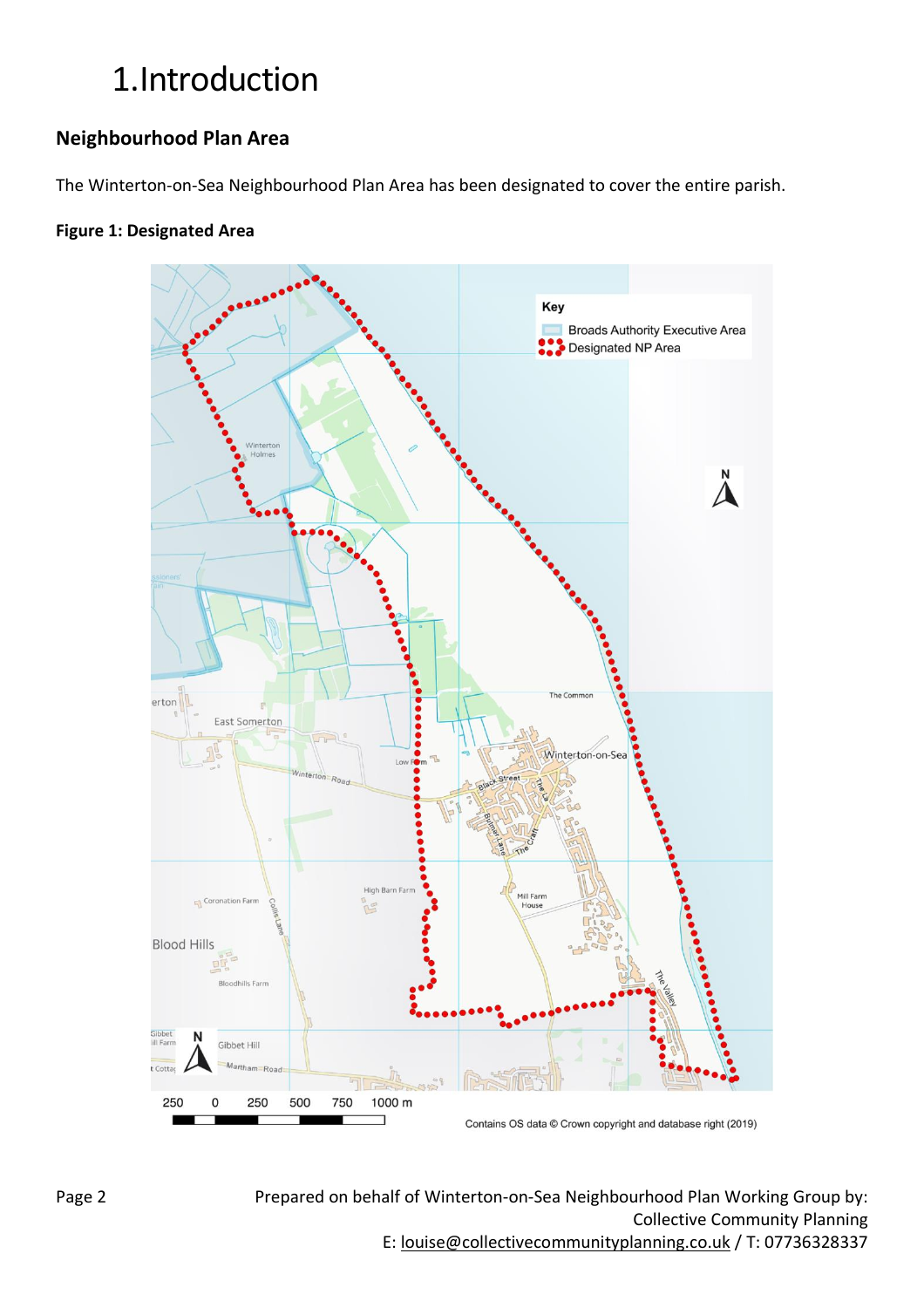#### **Vision**

**Winterton-on-Sea is a thriving community and popular visitor destination, providing a range of local services and facilities. There is a good balance between the needs of residents and those visiting for the day or longer. It has the quiet, laid-back feel that is fitting for an old fishing village, with low traffic volumes and speeds away from the main roads.**

**The village has a good mix of housing, including homes for younger residents and families, which has been designed sensitively and reflects the local character.**

**The natural environment, including the sensitive dunes, is precious to the community and its condition and ecology has improved in recent years.**

#### **Objectives**

- **Housing:** To support the provision of affordable housing so that Winterton-on-Sea is a place where people of all ages can live.
- **Sustainable services:** To support services, clubs and facilities that offer opportunities for enhancing the wellbeing of residents and encourages visitors to spend locally.
- **Infrastructure:** To provide the right infrastructure to ensure that visitors to the village do not place additional pressure on environmentally sensitive areas.
- **Recreation and accessibility:** To improve the walkability of the village and connections to the wider countryside and surrounding communities such as Hemsby.
- **Traffic and transport:** Seek opportunities to reduce the impact of vehicular traffic and parking in the village centre.
- **Environmental protection:** To protect, promote and enhance the sensitive landscape and habitats of the dunes and beach so that they are prioritised over future development.

#### **Draft Planning Policies**

The neighbourhood plan for Winterton-on-Sea contains policies that seek to deliver the vision, it does not identify or propose allocation of specific development sites within the parish. Below is a summary of key points from the draft policies.

Housing:

- Support for development proposals that meet local and strategic policies and meet criteria in relation to the settlement boundary
- Promote smaller unit housing and homes suitable for younger and older residents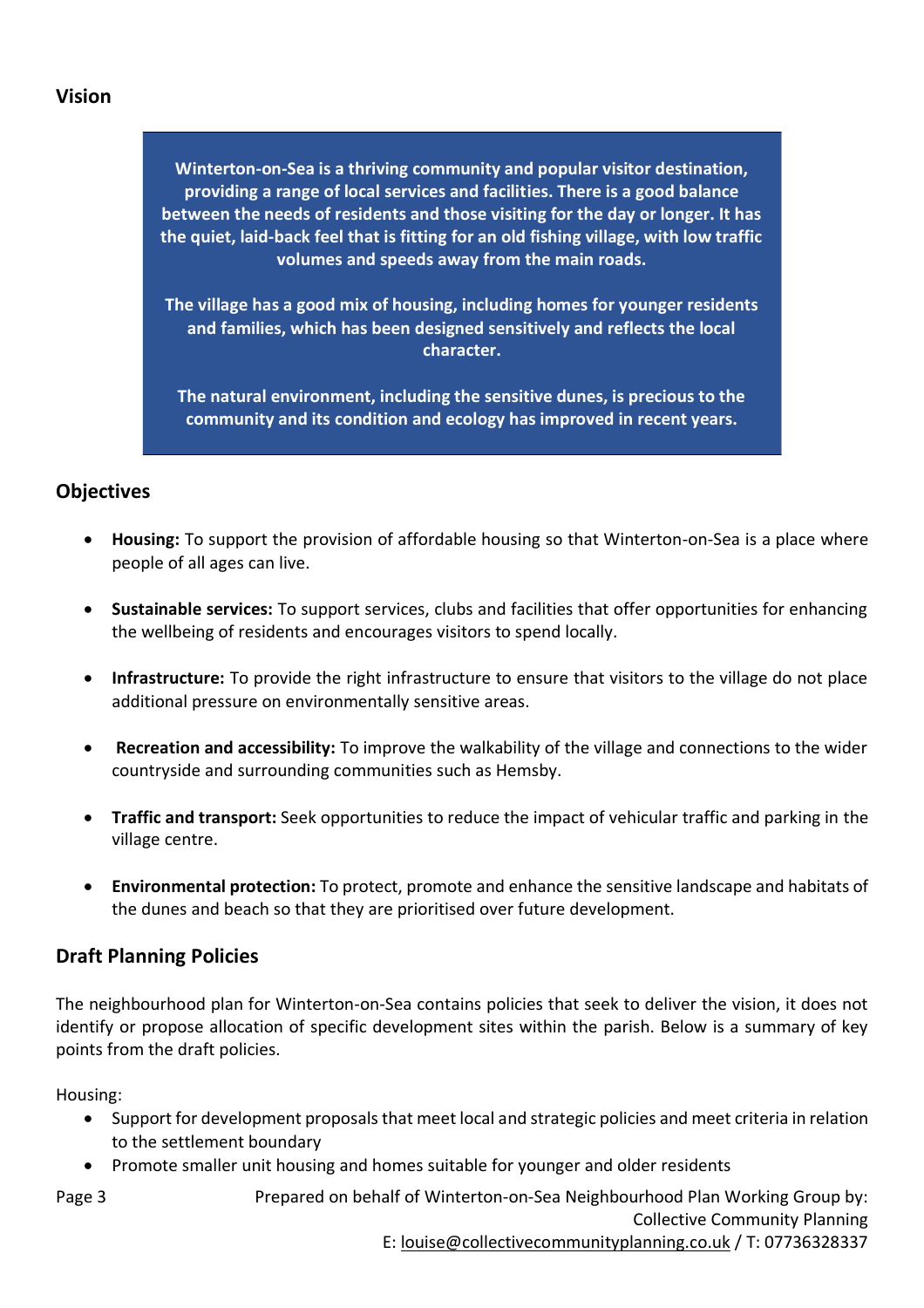- Support small scale rural or entry level exception sites for affordable housing outside the settlement boundary
- High quality design that complements the character and appearance of the parish
- Focus any new housing development on principal residence housing
- Support for tourist accommodation that encourages the local economy

Environment:

- Protect and enhance environmentally sensitive areas such as the dunes
- Protect the best and most versatile agricultural land
- Development should preserve and enhance the character of Winterton-on-Sea's Conservation Areas, including the Historic Village Centre
- Requirement for Flood Risk Assessments and Surface Water Drainage Strategy

Community Assets

- Support for proposals that encourage sustainability of the village primary school
- Support for small scale business, subject to parking and traffic considerations
- Identification of 7 Local Green Spaces of community value for protection
- Investment in existing open space assets

Traffic and Transport

- Off road parking standards for new dwellings
- Support for public car parking proposals subject to no increase in traffic through the village centre.
- Encourages development that promotes safe and convenient walking within the parish.

# 2.Legislative Background

To be 'made' a Neighbourhood Plan must meet certain Basic Conditions. These include that making of the plan 'does not breach, and is otherwise compatible with EU obligations'. One of these obligations is Directive 2001/42/EC 'on the assessment of the effects of certain plans and programmes on the environment'. This is often referred to as the Strategic Environmental Assessment (SEA) Directive. This seeks to provide a high level of protection of the environment by integrating environmental considerations into the process of preparing plans and programmes. The SEA Directive is transposed into UK law through the Environmental Assessment of Plans and Programmes Regulations (the SEA Regulations) and it is these regulations that the plan will need to be compatible with. A key stage in the Neighbourhood Planning process is determining whether or not SEA is required.

As a general rule of thumb, SEA is more likely to be necessary if:

- A Neighbourhood Plan allocates sites for development
- The Neighbourhood Plan area contains sensitive environmental assets that may be affected by the policies or proposals
- The Neighbourhood Plan is likely to have significant environmental effects not already addressed through the Sustainability Appraisal of the relevant Local Plan.

Another key obligation is Directive 92/43/EEC on the conservation of natural habitats and of wild fauna and flora, often referred to as the Habitats Directive. Under the Habitats Directive an assessment referred to as an Appropriate Assessment must be undertaken if the plan in question is likely to have a significant effect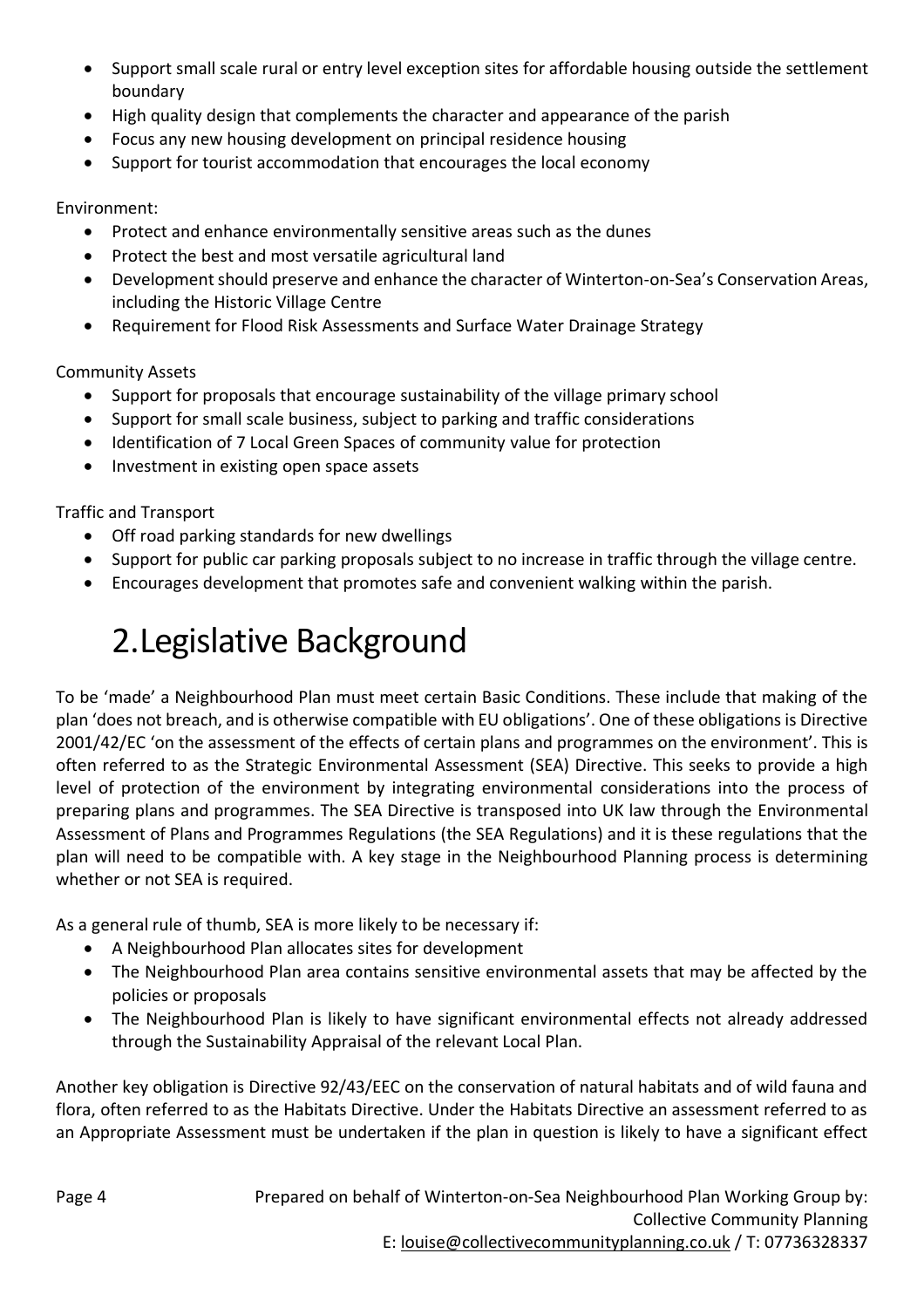on a European protected wildlife site. The SEA Directive requires that if a plan or programme requires an Appropriate Assessment under the Habitats Directive, then that plan or programme will also require an SEA.

# 3.Screening Process

Three steps will be followed for this screening process:

- 1. Preparation of a screening report this report
- 2. Request a screening opinion from the consultation bodies in light of the report Great Yarmouth Borough Council responsibility
- 3. In light of their responses, determine whether the plan is likely to have significant effects on the environment (and therefore require an SEA) – Great Yarmouth Borough Council in discussion with Winterton-on-Sea Parish Council.

### 4.Assessment

### **SEA Screening Assessment**

Policies set out in the draft Neighbourhood Plan have been used to undertake this screening assessment. If the conclusion of the screening exercise is that SEA is not required, any major changes to existing policies or introduction of new ones will be subject to further screening to ensure significant effects are not likely.

|  | Figure 2: Impact of WoSNP on environmental characteristics of the area |
|--|------------------------------------------------------------------------|
|--|------------------------------------------------------------------------|

| <b>Characteristic</b>                                  | <b>Identification within the</b><br><b>Neighbourhood Plan Area</b>                                                                                   | <b>Likely impact of Neighbourhood Plan</b>                                                                                                                                                                                                                                                                                                                                                                                                                                                                                              |
|--------------------------------------------------------|------------------------------------------------------------------------------------------------------------------------------------------------------|-----------------------------------------------------------------------------------------------------------------------------------------------------------------------------------------------------------------------------------------------------------------------------------------------------------------------------------------------------------------------------------------------------------------------------------------------------------------------------------------------------------------------------------------|
| <b>National Nature</b><br>Reserve                      | <b>Winterton Ness Dunes</b>                                                                                                                          | Positive impact – WoSNP aims to protect the<br>dunes, including a policy that supports positive<br>conservation. More generally any development<br>is required to deliver ecological gain.                                                                                                                                                                                                                                                                                                                                              |
| Natura 2000<br>sites - SPAs &<br><b>SACs</b>           | Winterton-Horsey Dunes are<br>designated a Special Area of<br>Conservation and the Greater<br>Wash is designated a Special<br><b>Protection Area</b> | Positive impact – WoSNP aims to protect the<br>dunes, including a policy that supports positive<br>conservation. More generally any development<br>is required to deliver ecological gain. The plan<br>will have negligible additional recreational<br>pressures.                                                                                                                                                                                                                                                                       |
| Sites of Special<br>Scientific<br><b>Interest SSSI</b> | <b>Winterton Horsey Dunes</b>                                                                                                                        | Positive impact – WoSNP contains a policy that<br>specifically references the SSSI, recognising that<br>this is already protected in national policy, but<br>seeking to clarify local expectation. Policy aims<br>to protect the dunes, including supporting<br>positive conservation. More generally any<br>development is required to deliver ecological<br>gain. There are also policies to improve existing<br>open spaces, including Public Rights of Way,<br>which will divert some recreational activity away<br>from the dunes. |

Prepared on behalf of Winterton-on-Sea Neighbourhood Plan Working Group by: Collective Community Planning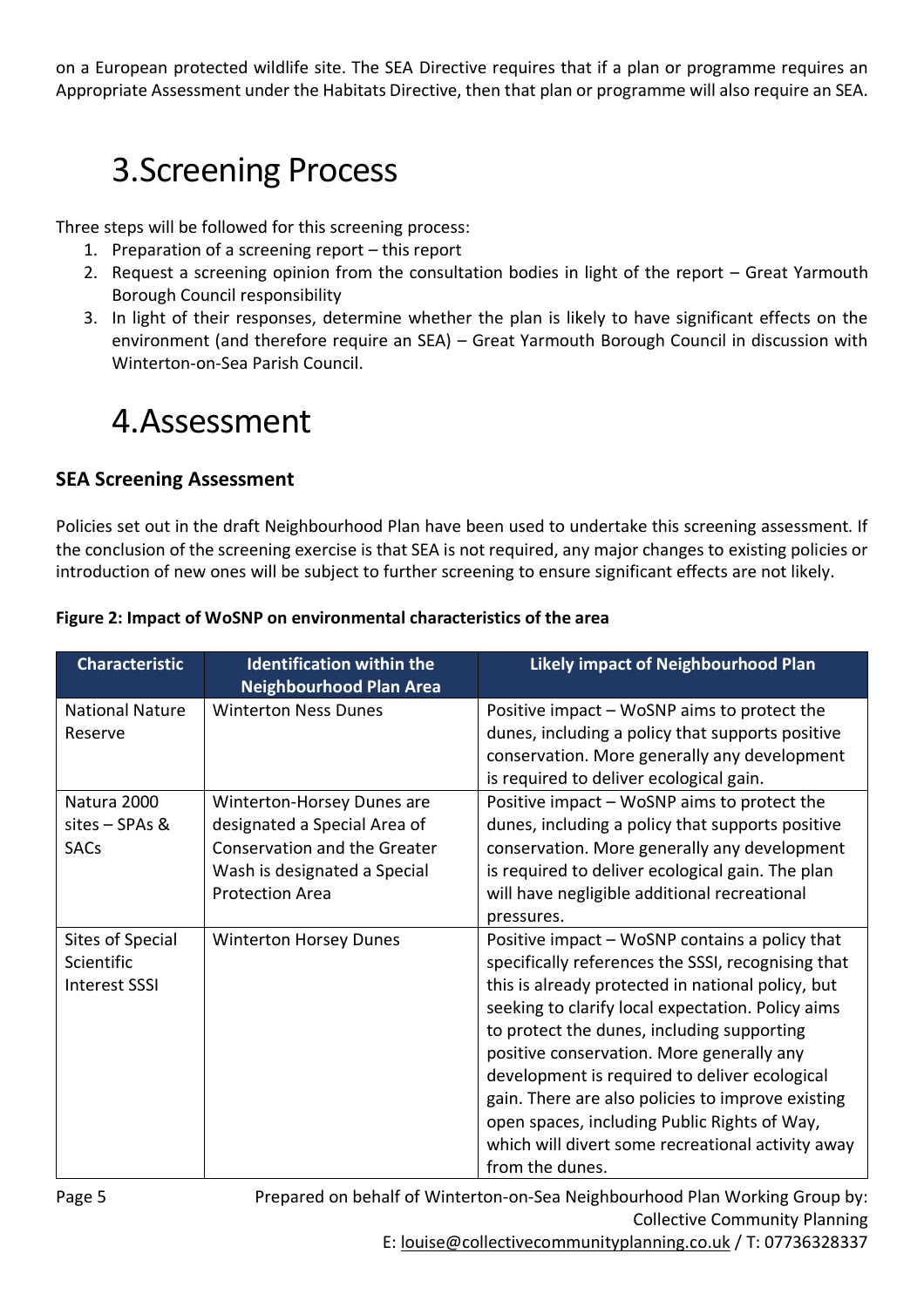| <b>Characteristic</b>                                    | <b>Identification within the</b>                                                                                                                                                     | <b>Likely impact of Neighbourhood Plan</b>                                                                                                                                                                                                                                                     |
|----------------------------------------------------------|--------------------------------------------------------------------------------------------------------------------------------------------------------------------------------------|------------------------------------------------------------------------------------------------------------------------------------------------------------------------------------------------------------------------------------------------------------------------------------------------|
|                                                          | <b>Neighbourhood Plan Area</b>                                                                                                                                                       |                                                                                                                                                                                                                                                                                                |
| <b>National Parks</b>                                    | The Broads has equivalent status                                                                                                                                                     | Positive impact – WoSNP aims to protect the<br>dunes, including a policy that supports positive<br>conservation. More generally any development<br>is required to deliver ecological gain. The plan<br>will have negligible additional recreational<br>pressures.                              |
| Areas of                                                 | Norfolk Coast Area of                                                                                                                                                                | Positive impact: WoSNP contains policy                                                                                                                                                                                                                                                         |
| Outstanding<br><b>Natural Beauty</b>                     | <b>Outstanding Natural Beauty</b>                                                                                                                                                    | protecting the coast, including dunes and beach,<br>including the requirement that development<br>does not interrupt public views of the beach or<br>dunes. There is an expectation that any<br>development proposals deliver ecological gain.                                                 |
| World Heritage<br><b>Sites</b>                           | None                                                                                                                                                                                 |                                                                                                                                                                                                                                                                                                |
| Scheduled<br>Monuments                                   | None                                                                                                                                                                                 |                                                                                                                                                                                                                                                                                                |
| Locally<br>designated<br>nature<br>conservation<br>sites | There are 3 County Wildlife Sites<br>in Winterton-on-Sea, 1 is parish<br>council land and includes the<br>allotments. The other 2 are<br>woodland to the north of the<br>settlement. | Positive impact: Whilst CWSs already have<br>certain protections WoSNP contains policy that<br>recognizes their importance and supports<br>development proposals that incorporate<br>significant and demonstrable conservation<br>and/or habitat enhancement to improve their<br>biodiversity. |
| Biodiversity                                             | This includes the Horsey-                                                                                                                                                            | Positive impact - WoSNP aims to protect the                                                                                                                                                                                                                                                    |
| <b>Action Plan</b>                                       | Winterton Dunes with features -                                                                                                                                                      | natural environment, seeking development that                                                                                                                                                                                                                                                  |
| <b>Priority Habitat</b>                                  | foredunes, yellow dunes, dune<br>grassland, slacks and dune heath<br>and little terns.                                                                                               | achieves a net ecological gain.                                                                                                                                                                                                                                                                |
| Nationally listed                                        | Winterton-on-Sea has 3 listed                                                                                                                                                        | Positive impact - WoSNP aims to protect and                                                                                                                                                                                                                                                    |
| buildings                                                | buildings - the church, memorial<br>to Clement Trotter and the War<br>Memorial. All of these are<br>clustered in the older part of the<br>village around the church.                 | enhance the cultural heritage of the parish. The<br>plan specifically identifies a Historic Village<br>Centre, requiring any development sensitive and<br>appropriate to this and the wider Conservation<br>Areas.                                                                             |
| <b>Buildings at risk</b>                                 | None                                                                                                                                                                                 |                                                                                                                                                                                                                                                                                                |
| Conservation<br>area                                     | Two within the NP area                                                                                                                                                               | Positive impact – the plan seeks to preserve the<br>setting of the two conservation areas.                                                                                                                                                                                                     |
| Flood Zone 3                                             | There are areas of higher flood<br>risk, particularly in the north of<br>the settlement, as identified in<br>the Borough Council's Strategic<br>Flood Risk Assessment.               | Positive impact - WoSNP seeks to ensure that<br>future development mitigates its own flood risk.                                                                                                                                                                                               |
| Areas with                                               | Flood risk from surface water                                                                                                                                                        | Positive impact - WoSNP requires that proposals                                                                                                                                                                                                                                                |
| surface water                                            | affects many parts of Winterton-                                                                                                                                                     | coming forward in areas of high, medium or low                                                                                                                                                                                                                                                 |
| flooding issues                                          | on-Sea village, including the<br>village centre.                                                                                                                                     | risk of surface water flood risk, or all<br>developments of 5 or more properties will need<br>a Surface Water Drainage Strategy.                                                                                                                                                               |

Prepared on behalf of Winterton-on-Sea Neighbourhood Plan Working Group by: Collective Community Planning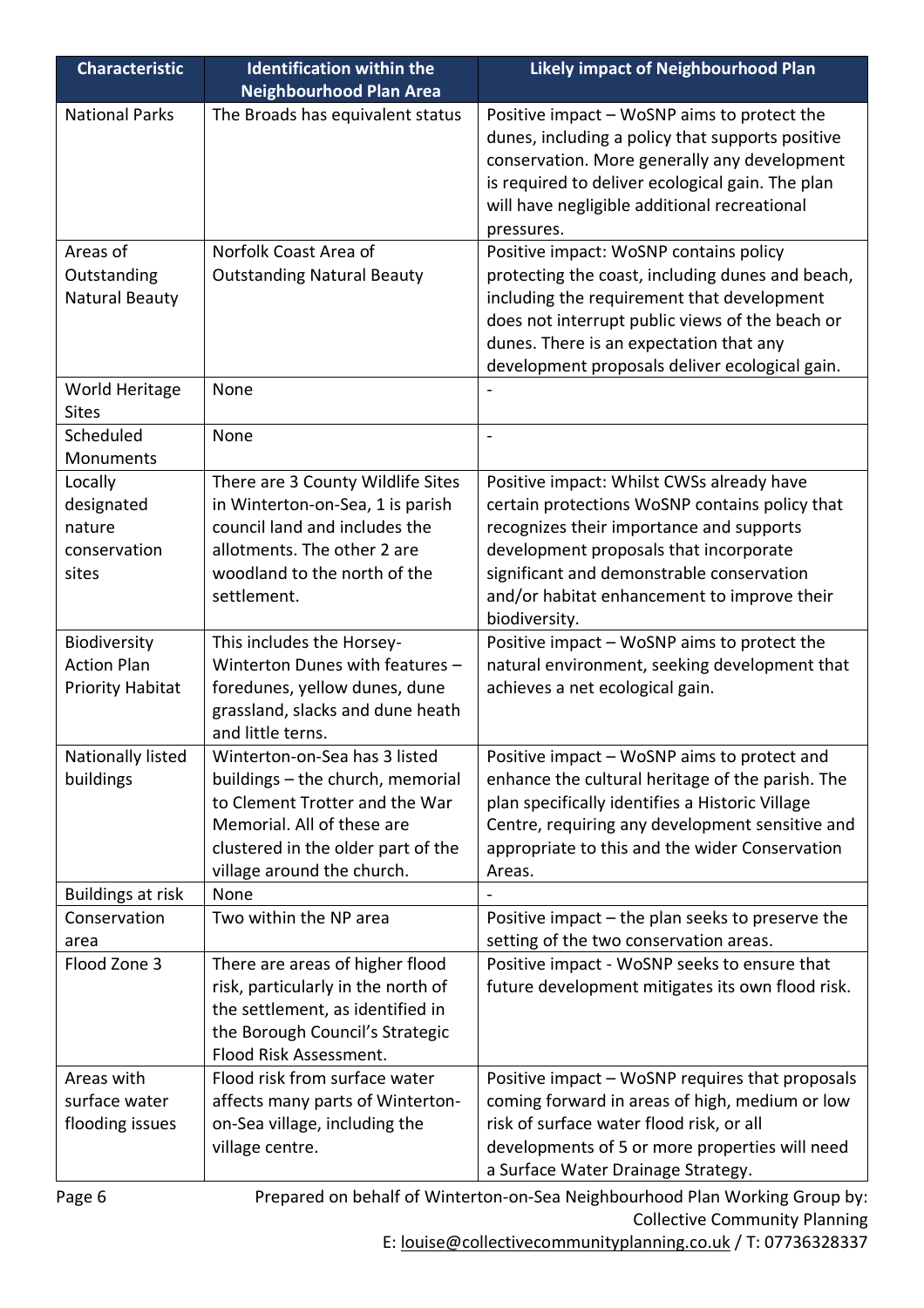| <b>Characteristic</b>   | <b>Identification within the</b><br><b>Neighbourhood Plan Area</b> | <b>Likely impact of Neighbourhood Plan</b>      |
|-------------------------|--------------------------------------------------------------------|-------------------------------------------------|
| Air Quality             | None in the vicinity.                                              |                                                 |
| Management              |                                                                    |                                                 |
| Area                    |                                                                    |                                                 |
| The best and            | A small area of the WoSNP area                                     | Positive impact: WoSNP seeks to protect the     |
| most versatile          | to the south of the built-up area                                  | best and most versatile agricultural land, only |
| agricultural land       | is classified as Grade 1                                           | permitting development where special            |
|                         | Agricultural Land                                                  | circumstances can be demonstrated.              |
| Source                  | None                                                               |                                                 |
| <b>Protection Zones</b> |                                                                    |                                                 |

#### **Figure 3: Assessment of the likelihood of significant effects on the environment**

Note that this assessment has been made based on criteria from Article 3.5 of the SEA Directive.

| <b>Criteria for determining likely</b><br>significance of effects                                                                                                                                                                                                                            | Is the WoS<br>Neighbourhood<br>Plan likely to have a<br>significant effect | <b>Justification for decision</b>                                                                                                                                                                                                                                                                                                                                                                                                                                                                                                                                                                                                                                                        |
|----------------------------------------------------------------------------------------------------------------------------------------------------------------------------------------------------------------------------------------------------------------------------------------------|----------------------------------------------------------------------------|------------------------------------------------------------------------------------------------------------------------------------------------------------------------------------------------------------------------------------------------------------------------------------------------------------------------------------------------------------------------------------------------------------------------------------------------------------------------------------------------------------------------------------------------------------------------------------------------------------------------------------------------------------------------------------------|
| The degree to which the plan or<br>programme sets a framework for<br>projects and other activities,<br>either with regard to the location,<br>nature, size and operating<br>conditions or by allocating<br>resources.<br>The degree to which the plan or<br>programme influences other plans | No<br><b>No</b>                                                            | The WoSNP does not include any site-<br>specific development proposals, however, it<br>does contain policies that aim to manage<br>development in the parish. These policies<br>are in general conformity with the adopted<br>and emerging Local Plan of Great Yarmouth<br>Borough Council.<br>Once 'made' the WoSNP will form part of<br>the adopted Local Development Plan,                                                                                                                                                                                                                                                                                                            |
| and programmes including those<br>in the hierarchy.                                                                                                                                                                                                                                          |                                                                            | setting a number of non-strategic policies<br>that are in general conformity. It does<br>however contain a rural exceptions policy<br>that may permit development proposals<br>exclusively for affordable housing on small<br>sites that would not otherwise be<br>appropriate for housing, subject to Housing<br>Needs Assessment. This accords with<br>national policy. Whilst this goes beyond the<br>level of development permitted by the<br>current Local Plan, it does so only within<br>Winterton-on-Sea and not considered<br>significant enough to trigger the<br>requirement for SEA. Any individual<br>environmental matters would be dealt with<br>on a site by site basis. |
| The relevance of the plan or<br>programme for the integration of<br>environmental considerations.                                                                                                                                                                                            | <b>No</b>                                                                  | See Figure 2: Impact on Environmental<br>Characteristics of the Area. Whilst impacts<br>are identified, many of these are positive,<br>and unlikely to be of a significant nature.                                                                                                                                                                                                                                                                                                                                                                                                                                                                                                       |

Prepared on behalf of Winterton-on-Sea Neighbourhood Plan Working Group by: Collective Community Planning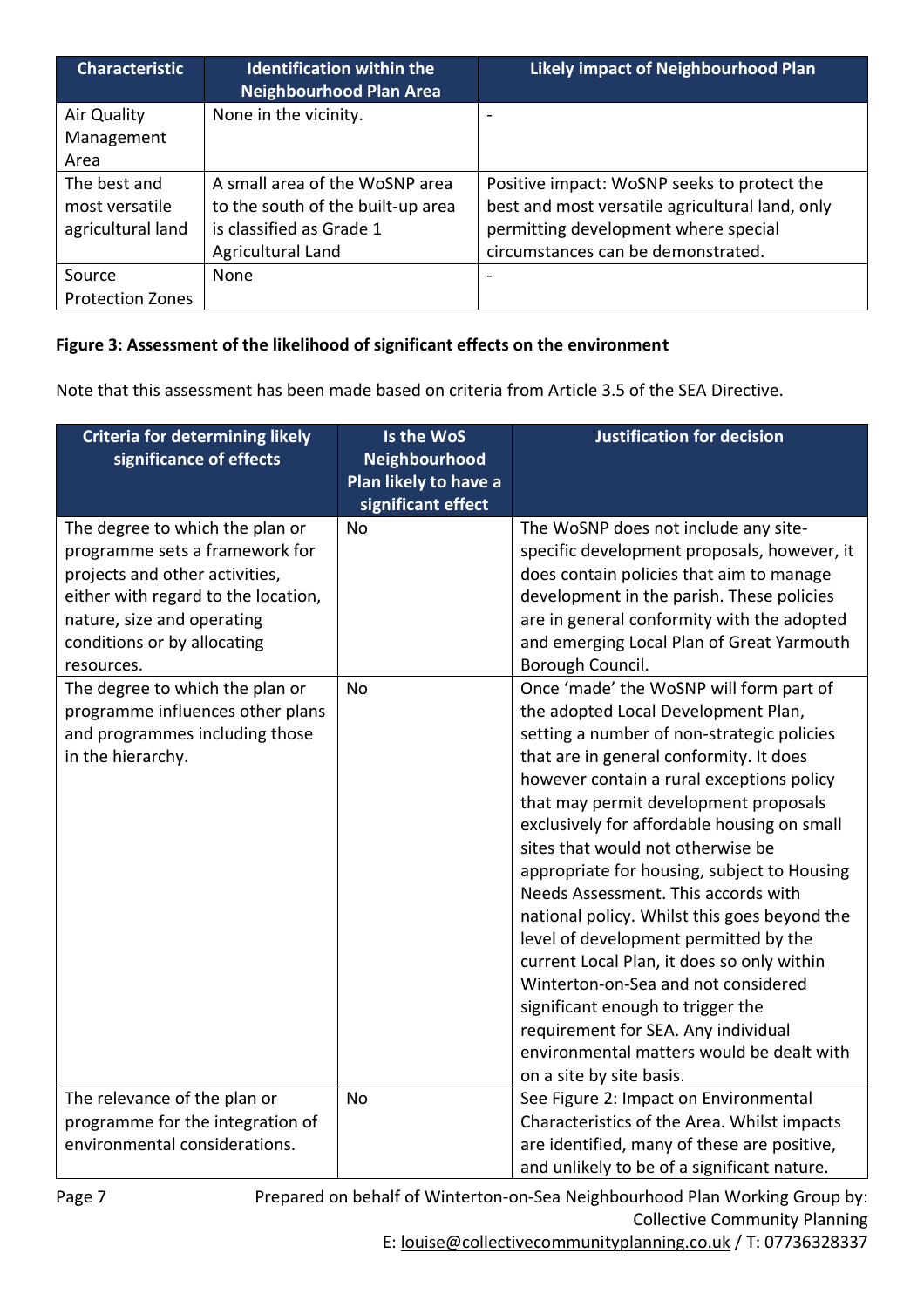| <b>Criteria for determining likely</b> | Is the WoS            | <b>Justification for decision</b>            |
|----------------------------------------|-----------------------|----------------------------------------------|
| significance of effects                | Neighbourhood         |                                              |
|                                        | Plan likely to have a |                                              |
|                                        | significant effect    |                                              |
| Environmental problems relevant        | No                    | None identified.                             |
| to the plan or programme.              |                       |                                              |
| The relevance of the plan or           | <b>No</b>             | WoSNP generally conforms with the Great      |
| programme for the                      |                       | Yarmouth Local Plan.                         |
| implementation of Community            |                       |                                              |
| legislation on the environment.        |                       |                                              |
| The probability, duration,             | No                    | WoSNP does not contain any site-specific     |
| frequency and reversibility of the     |                       | development proposals. It will however       |
| effects                                |                       | influence development, expecting it to have  |
|                                        |                       | minimal impacts on the natural               |
|                                        |                       | environment and heritage assets. The         |
|                                        |                       | timeframe of the plan is to 2039.            |
| The cumulative nature of effects.      | <b>No</b>             | WoSNP will not lead to any cumulative        |
|                                        |                       | effects in combination with any existing or  |
|                                        |                       | emerging plans. The emerging Local Plan for  |
|                                        |                       | Great Yarmouth will be subject to a full     |
|                                        |                       | Sustainability Appraisal, which will look at |
|                                        |                       | these matters in more detail.                |
| The transboundary nature of the        | No                    | The nearby community of Rollesby is          |
| effects.                               |                       | developing a Neighbourhood Plan and links    |
|                                        |                       | with this have been considered when          |
|                                        |                       | drafting the WoSNP. Other nearby             |
|                                        |                       | communities, including Hemsby, have          |
|                                        |                       | declared a neighbourhood plan area but are   |
|                                        |                       | at a very early stage of development.        |
| The risks to human health or the       | No                    | No risks to human health have been           |
| environment.                           |                       | identified. Policies within the WoSNP seek   |
|                                        |                       | to protect the environment.                  |
| The magnitude and spatial extent       | No                    | Impacts of WoSNP will be confined to         |
| of the effects (geographical area      |                       | Winterton-on-Sea Parish and are unlikely to  |
| and size of the population likely to   |                       | extend beyond this. The current population   |
| be affected).                          |                       | (mid-year estimate for 2016) is 1,295 so the |
|                                        |                       | plan will impact upon a relatively small     |
|                                        |                       | population of people.                        |
| The value and vulnerability of the     | No.                   | See Figure 2. Some positive beneficial       |
| area likely to be affected due to:     |                       | impacts are anticipated, but due to the low  |
| Special natural characteristics        |                       | quantum of development anticipated in        |
| or cultural heritage                   |                       | Winterton-on-Sea, it is not considered that  |
| Exceeded environmental<br>$\bullet$    |                       | impacts will be significant.                 |
| quality standards or limit             |                       |                                              |
| values of intensive land-use           |                       |                                              |
| The effects on areas or                |                       |                                              |
| landscapes which have a                |                       |                                              |
| recognized national,                   |                       |                                              |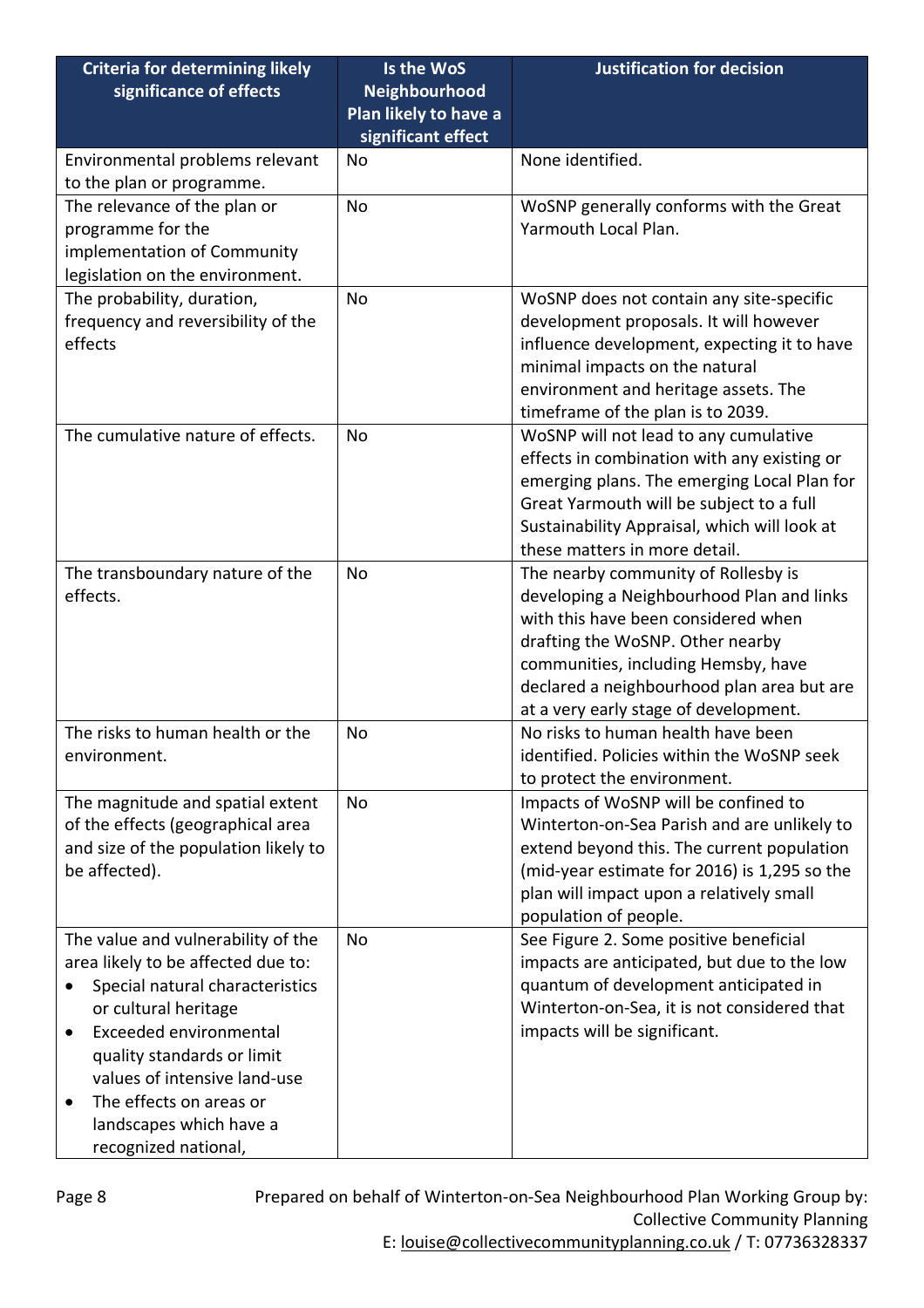| <b>Criteria for determining likely</b><br>significance of effects | Is the WoS<br>Neighbourhood<br>Plan likely to have a<br>significant effect | <b>Justification for decision</b> |
|-------------------------------------------------------------------|----------------------------------------------------------------------------|-----------------------------------|
| community or international                                        |                                                                            |                                   |
| protection status.                                                |                                                                            |                                   |

#### **Habitats Regulations Assessment**

The Habitats Regulations Assessment (HRA) refers to the assessment required for any plan or project to assess the potential implications for designated European wildlife sites. This includes Special Protection Areas (SPA), Special Areas of Conservation (SAC) and Ramsar Sites, collectively known as internationally designated wildlife sites.

There are two designated European wildlife sites in the Winterton-on-Sea Neighbourhood Plan area. This includes:

- The Winterton-Horsey Dunes which is a Special Area of Conservation
- Great Yarmouth North Denes which is a Special Protection Area

#### **Figure 4: European Sites within the WoSNP area**



Prepared on behalf of Winterton-on-Sea Neighbourhood Plan Working Group by: Collective Community Planning E: [louise@collectivecommunityplanning.co.uk](mailto:louise@collectivecommunityplanning.co.uk) / T: 07736328337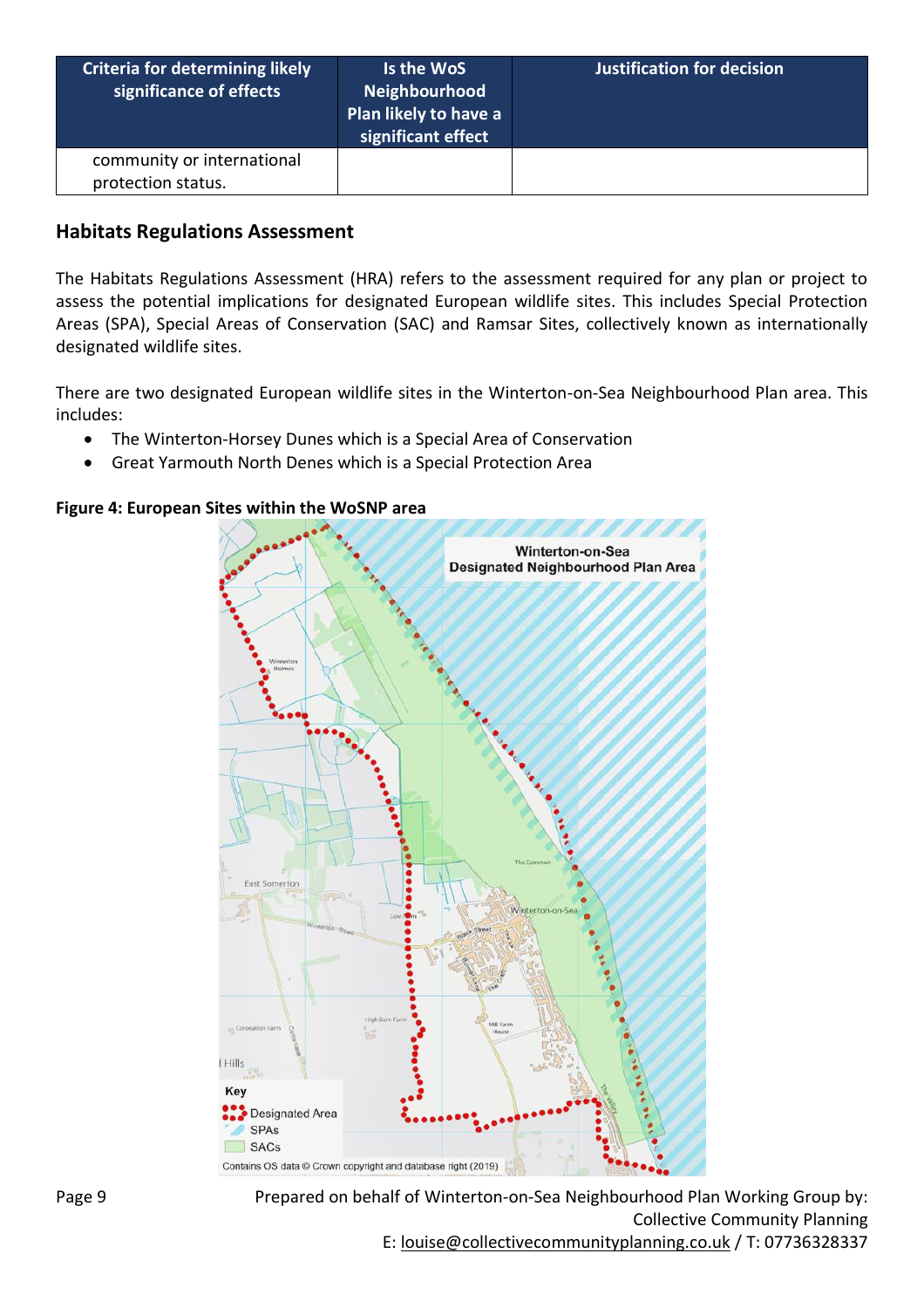This screening assessment has also considered the impact on European sites within 15km of the neighbourhood plan area, as an in combination assessment area. These include:

#### **Figure 5: European Sites within 15km of WoSNP area**

| <b>Special Areas of Conservation</b>                    | <b>Special Protection Areas   Ramsar Sites</b> |                      |
|---------------------------------------------------------|------------------------------------------------|----------------------|
| <b>Winterton-Horsey Dunes</b>                           | <b>Broadland</b>                               | <b>Broadland</b>     |
| The Broads                                              | The Greater Wash                               | <b>Breydon Water</b> |
| Haisborough, Hammond & Winterton   Outer Thames Estuary |                                                |                      |
| Southern North Sea                                      | North Denes                                    |                      |

#### **Figure 6: Impact of WoSNP Policies on European Sites**

| <b>Policy</b>            | <b>Significant</b>   | <b>Comments</b>                                                     |
|--------------------------|----------------------|---------------------------------------------------------------------|
|                          | <b>Effect Likely</b> |                                                                     |
| HO1: Settlement          | No                   | This policy does not allocate land for development. It requires     |
| Boundary and             |                      | development proposals to meet national and local policy and         |
| Residential              |                      | criteria in relation to the settlement boundary. It is therefore    |
| Development              |                      | considered this policy will have no significant effects on the      |
|                          |                      | identified European Sites.                                          |
| HO2: Housing Mix         | <b>No</b>            | The policy does not allocate land for development. It requires      |
|                          |                      | that proposals provide a mix of housing types, especially smaller   |
|                          |                      | unit housing and homes for younger people. It is therefore          |
|                          |                      | considered this policy will have no significant effects on the      |
|                          |                      | identified European Sites.                                          |
| HO3: Affordable          | <b>No</b>            | The policy does not directly allocate land for development and      |
| Housing                  |                      | aligns itself with the local plan policy. It allows for small scale |
|                          |                      | exception site proposals situated up to 50m outside the             |
|                          |                      | development boundary. Although it supports development              |
|                          |                      | proposals within the plan area, these are strongly considered to    |
|                          |                      | be of a local scale and potential effects will need to be assessed  |
|                          |                      | by site-specific HRAs identifying any necessary mitigation          |
|                          |                      | measures. The Borough Council has an adopted Habitats               |
|                          |                      | Monitoring and Mitigation Strategy and guidance to address in-      |
|                          |                      | combination effects from increased recreational disturbance at      |
|                          |                      | the site-specific level.                                            |
| HO4: Design              | <b>No</b>            | This policy does not directly allocate land for development, it     |
|                          |                      | focuses on controlling the design of new housing when it is         |
|                          |                      | brought forward within the plan area. Such development may          |
|                          |                      | have some effects on the identified sites, but it is anticipated    |
|                          |                      | that any development would be of a local scale and will be          |
|                          |                      | managed and mitigated through the planning application              |
|                          |                      | process. It is therefore considered this policy will have no        |
|                          |                      | significant effects on the identified European Sites.               |
| HO5: Principal           | No                   | This policy does not directly allocate land for development but     |
| <b>Residence Housing</b> |                      | requires any new housing to be restricted in perpetuity to          |
|                          |                      | ensure it is only occupied as a principal residence. Although it    |
|                          |                      | supports development proposals, these would be of a local scale     |

Page 10

Prepared on behalf of Winterton-on-Sea Neighbourhood Plan Working Group by: Collective Community Planning

E: [louise@collectivecommunityplanning.co.uk](mailto:louise@collectivecommunityplanning.co.uk) / T: 07736328337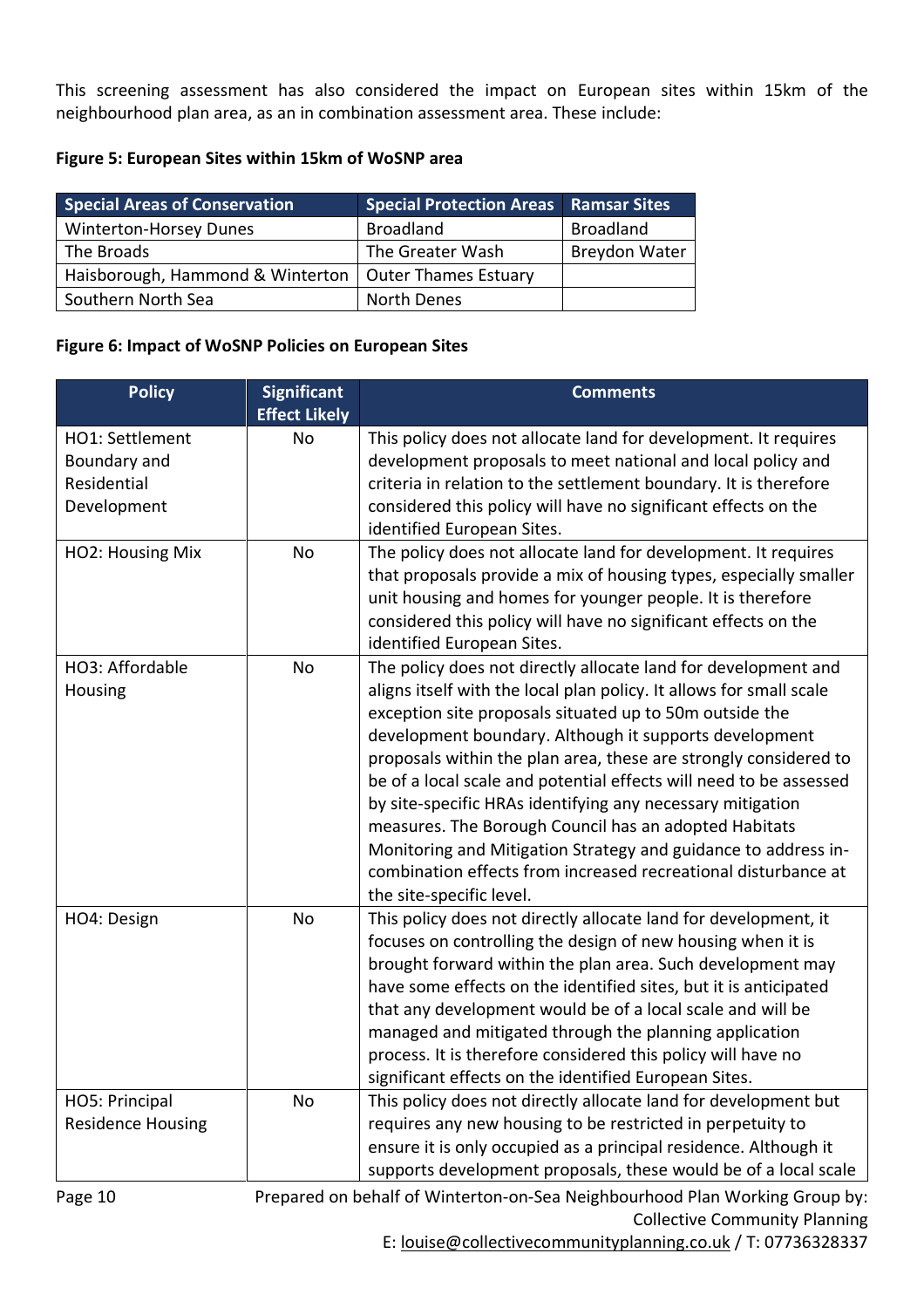| <b>Policy</b>                                      | <b>Significant</b><br><b>Effect Likely</b> | <b>Comments</b>                                                                                                                                                                                                                                                                                                                                                                                                                                                                                                                                                                                                                             |
|----------------------------------------------------|--------------------------------------------|---------------------------------------------------------------------------------------------------------------------------------------------------------------------------------------------------------------------------------------------------------------------------------------------------------------------------------------------------------------------------------------------------------------------------------------------------------------------------------------------------------------------------------------------------------------------------------------------------------------------------------------------|
|                                                    |                                            | and will be managed and mitigated through the planning<br>application process. It is therefore considered that this policy<br>will have no significant effect on the identified European Sites.                                                                                                                                                                                                                                                                                                                                                                                                                                             |
| HO6: Tourist<br>Accommodation                      | No                                         | This policy does not allocate land for development but supports<br>proposals for new tourist accommodation that encourages the<br>local economy where such proposals are well related to the<br>village or make use of existing buildings. Any such development<br>proposals would be of a local scale and potential effects will<br>need to be assessed by site-specific HRAs identifying any<br>necessary mitigation measures. The Borough Council has an<br>adopted Habitats Monitoring and Mitigation Strategy and<br>guidance to address in-combination effects from increased<br>recreational disturbance at the site-specific level. |
| E1: Protecting and<br>Enhancing the<br>Environment | No                                         | This policy does not allocate land for development and ensures<br>that the protection and enhancement of identified<br>environmental sites, including the dunes, is considered when<br>development proposals are assessed. It supports proposals that<br>will promote the preservation and restoration of the dunes and<br>beach. It is therefore considered this policy will have no<br>significant effects on the identified European Sites.                                                                                                                                                                                              |
| E2: High Grade<br>Agricultural Land                | No                                         | This policy does not allocate land for development in the plan<br>area. It seeks to protect high grade agricultural land from<br>development by ensuring special conditions are taken into<br>account when development proposals are considered. It is<br>therefore considered to have no significant effected on the<br>identified European Sites.                                                                                                                                                                                                                                                                                         |
| E3: Promoting<br>Winterton-on-Sea's<br>Heritage    | No                                         | This policy does not allocate land for development in the plan<br>area. It ensures that the protection and enhancement of the<br>landscape and character of Winterton-on-Sea is taken into<br>account when considering development proposals. It is<br>therefore considered to have no significant effect on the<br>identified European Sites.                                                                                                                                                                                                                                                                                              |
| E4: Flooding and<br>Drainage                       | No                                         | This policy does not allocate land for development. It requires<br>any development proposals that should come forward to take<br>into account flood risk and drainage. This policy will have no<br>significant effect on the identified European Sites.                                                                                                                                                                                                                                                                                                                                                                                     |
| CA1: Winterton-on-<br>Sea Primary School           | No                                         | This policy does not allocate land for development but has<br>regard to improving the sustainability of Winterton-on-Sea's<br>Primary School. It is considered to have no significant impact on<br>identified European Sites.                                                                                                                                                                                                                                                                                                                                                                                                               |
| CA2: Economic<br>Development                       | No                                         | This policy does not directly allocate land for development but<br>encourages development proposals for small business that can<br>demonstrate adequate parking provision and that there is not a<br>material increase in traffic in the village centre, which is nearest<br>the dunes. It is therefore considered this policy will have no<br>significant effect on the identified European Sites.                                                                                                                                                                                                                                         |

Prepared on behalf of Winterton-on-Sea Neighbourhood Plan Working Group by: Collective Community Planning E: [louise@collectivecommunityplanning.co.uk](mailto:louise@collectivecommunityplanning.co.uk) / T: 07736328337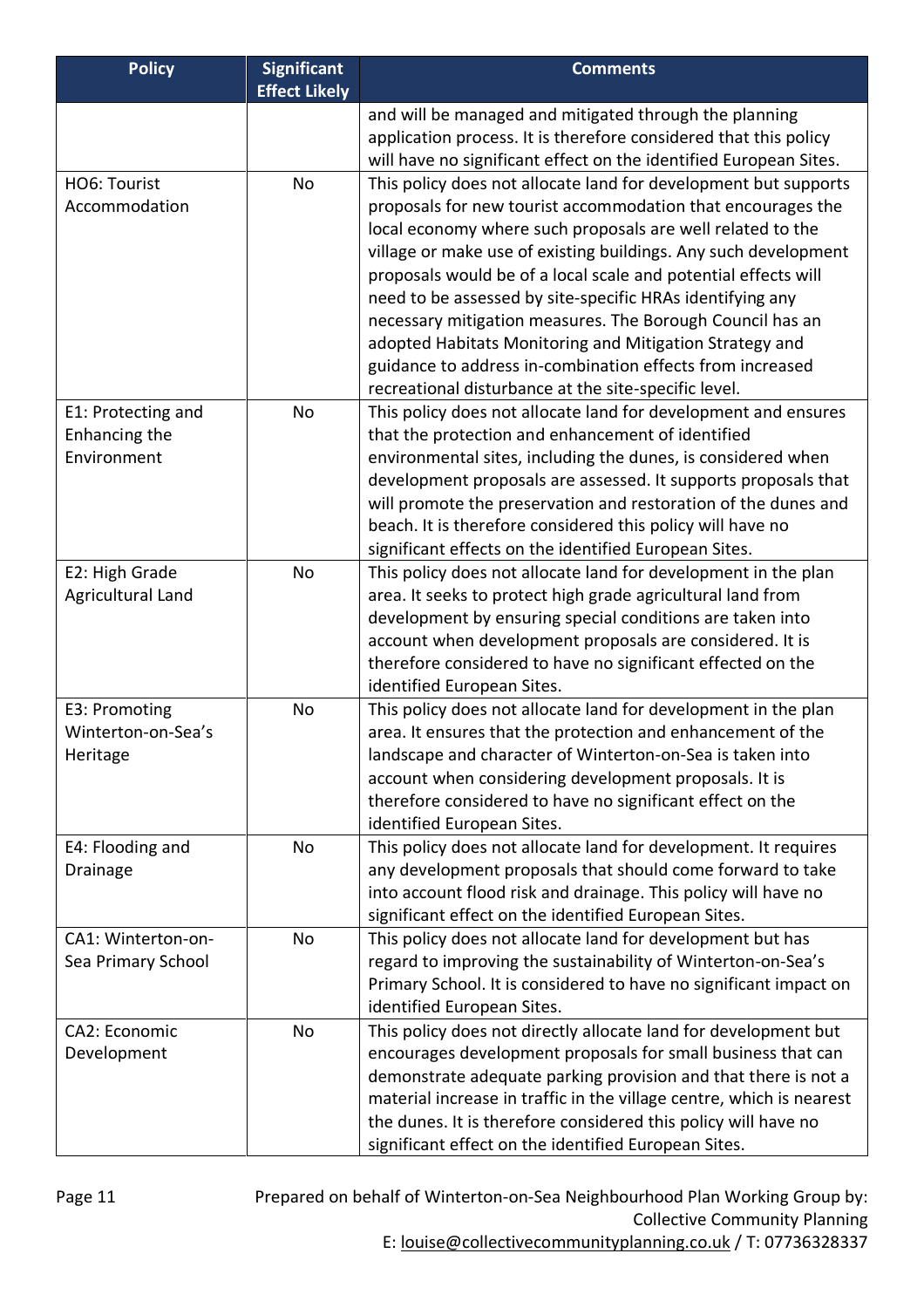| <b>Policy</b>                    | <b>Significant</b><br><b>Effect Likely</b> | <b>Comments</b>                                                                                                                                                                                                                                                                                                                                                                                                                                                                                                                                                                                                                                                                                                                                                                                                        |
|----------------------------------|--------------------------------------------|------------------------------------------------------------------------------------------------------------------------------------------------------------------------------------------------------------------------------------------------------------------------------------------------------------------------------------------------------------------------------------------------------------------------------------------------------------------------------------------------------------------------------------------------------------------------------------------------------------------------------------------------------------------------------------------------------------------------------------------------------------------------------------------------------------------------|
| CA3: Local Green<br>Space        | No                                         | This policy does not allocate land for development. It ensures<br>protection of 7 designated Local Green Spaces of community<br>value within the parish. It is therefore considered this policy will<br>have no significant effect on the identified European Sites.                                                                                                                                                                                                                                                                                                                                                                                                                                                                                                                                                   |
| CA4: Investment in<br>Open Space | No                                         | This policy does not allocate land for development. It requires<br>any development proposals to make a contribution towards the<br>provision of high-quality open space. Any enhancement of green<br>open space provision, particularly footways linking nearby<br>settlements, could reduce existing recreational pressure, ie dog<br>walking, on the Winterton-Horsey Dunes. The policy also<br>supports the principle of open space contributions funding<br>provision of a new public car park. This would be proposal<br>specific and need to conform with Policy TR1, see below. It is<br>therefore considered this policy will have no significant effect on<br>the identified European Sites.                                                                                                                  |
| TR1: Public Car<br>Parking       | No                                         | This policy does not directly allocate land for development, but<br>supports the continuation of existing car parking provision at the<br>beach and supports additional provision of public car parking<br>outside of the village centre. Additional car parking provision<br>seeks to address known parking constraints within the parish,<br>including congested parking along beach road and in the historic<br>village centre. This could potentially lead to an increase in<br>recreational pressure on the Winterton-Horse Dunes SAC,<br>however this is considered to be limited as would be designed to<br>address local on-street parking concerns, providing alternative<br>free parking, rather than additional. Therefore, although there<br>could be an impact, this is considered not to be significant. |
| TR2: Residential Car<br>Parking  | No                                         | This policy does not allocate land for development, but ensures<br>that off road vehicle parking is taken into account when<br>development proposals are being considered. It is therefore<br>considered this policy will have no significant effect on the<br>identified European Sites.                                                                                                                                                                                                                                                                                                                                                                                                                                                                                                                              |
| TR3: Walking                     | No                                         | This policy does not allocate land for development. It<br>encourages development proposals to enhance and improve<br>access to surrounding countryside, green infrastructure and<br>village facilities, connecting with existing footpaths and<br>footways. Such development and associated improvements to<br>walking infrastructure could place additional recreational<br>pressure on the Winterton-Horsey Dunes SAC, though it could<br>also help to confine people to the Public Rights of Way, rather<br>than the dunes in general. Development proposals within the<br>plan area would be of a local scale and will be managed and<br>mitigated through the planning application process. It is<br>therefore considered this policy will have no significant effects<br>on the identified European Sites.       |

#### **In combination effects**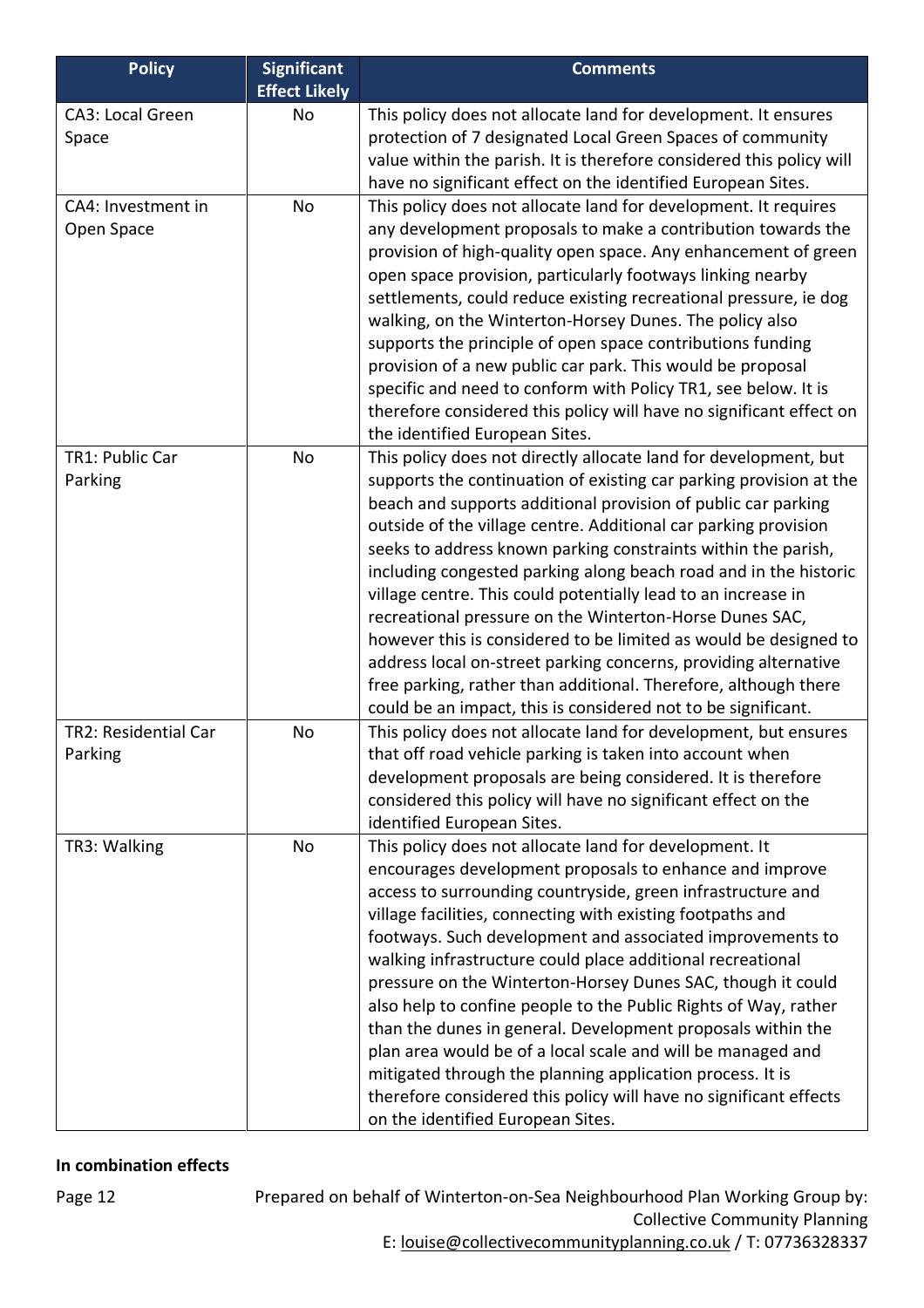Existing plans and proposals must be considered when assessing new plans or programmes for likely significant effects as they may create 'in combination' effects. For the Winterton-on-Sea Neighbourhood Plan the existing plans to be considered are Great Yarmouth Borough Council Local Plan, which has been through rigorous assessment with regards to their impact on European Sites. The neighbourhood plan has been produced to be in strategic conformity with both of these documents. In addition, no sites have been allocated for development within the plan. Therefore considered there is likely to be no in combination effects as a result of the Winterton-on-Sea Neighbourhood Plan.

It is concluded that the plan will not lead to a significant effect on the integrity of the European Sites identified above, and therefore does not require a full HRA to be undertaken.

# 5.Conclusions

### **SEA Screening**

On the basis of the SEA Screening Assessment set out in this document, the conclusion is that the Wintertonon-Sea Neighbourhood plan will not have significant environmental effects in relation to any of the criteria set out in Schedule 1 of the SEA Regulations, and therefore does not need to be subject to a full SEA. Note the following reasons:

- WoSNP supports implementation of the Great Yarmouth Borough Council Local Plan which has already been subject to SEA
- The WoSNP does not propose more development than is set out in the Great Yarmouth Borough Council Local Plan, though it is noted that the plan contains a policy that supports rural exception sites for affordable housing.
- The WoSNP represents a lower tier in the hierarchy of planning documents for Great Yarmouth Borough Council, and therefore has limited influence on other plans or programmes.
- The WoSNP seeks to avoid of minimise negative environmental impacts and has been assessed as having some positive impact on environmental characteristics in Winterton-on-Sea, though given the scale of likely development, these are not considered to be significant.

### **HRA Screening**

The HRA Screening Assessment concludes that no significant effects are likely to occur with regards to the integrity of the Winterton-Horsey Dunes SAC or Great Yarmouth North Denes SPA which fall within the plan area, or those European Sites that are located within 15km, due to the implementation of the plan. As such the plan does not require a full HRA to be undertaken.

The main reason for these conclusions are:

- The WoSNP does not directly allocate any sites for development
- The development that is supported in the plan which may have some effect on the environment is determined to be local in scale and these local impacts will be addressed and mitigated at the planning application stage.

### **Next Stages**

Prepared on behalf of Winterton-on-Sea Neighbourhood Plan Working Group by: Collective Community Planning E: [louise@collectivecommunityplanning.co.uk](mailto:louise@collectivecommunityplanning.co.uk) / T: 07736328337 Page 13